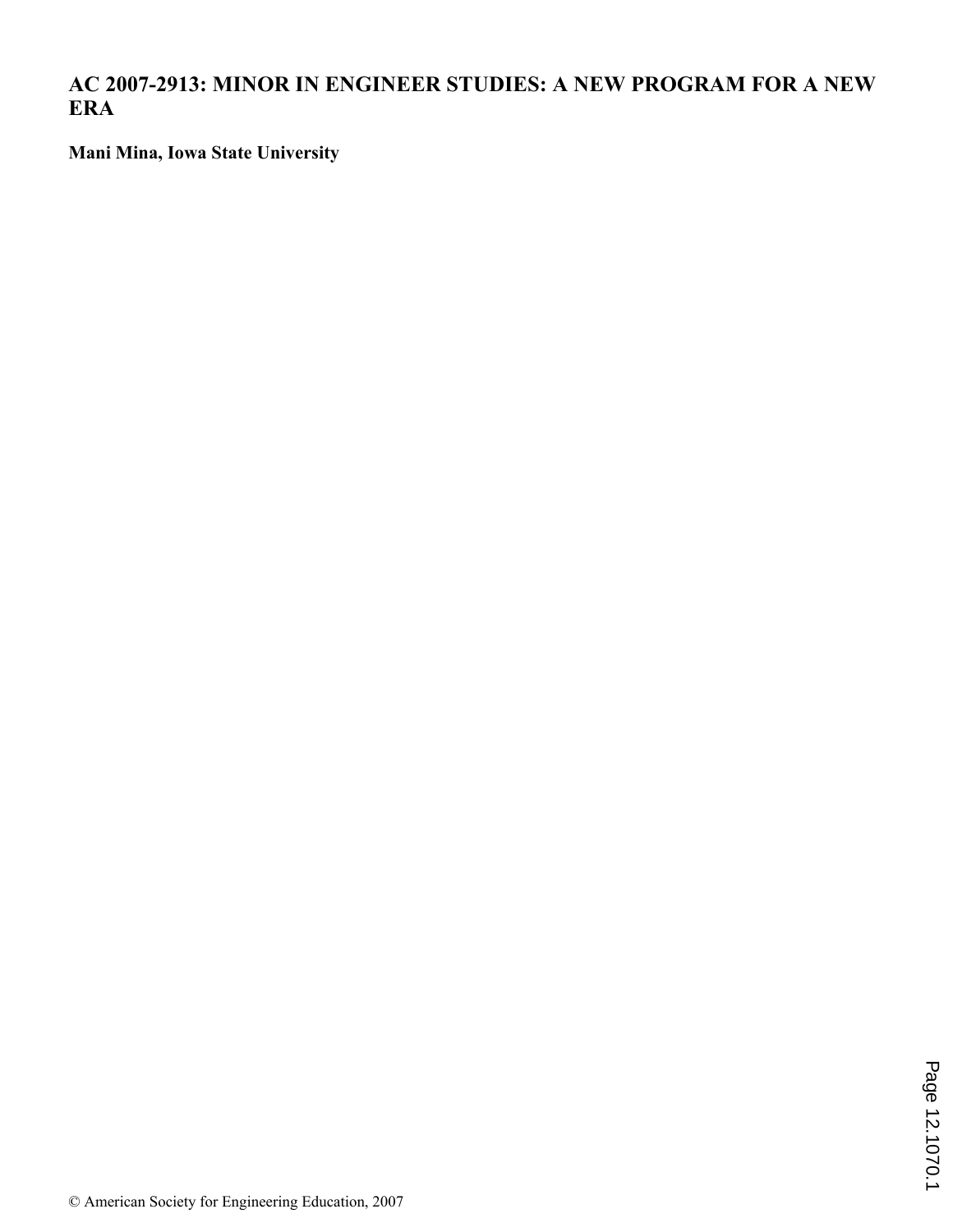# **MINOR IN ENGINEER STUDIES: A NEW PROGRAM FOR A NEW ERA**

## **Abstract**

A new program has started in our school. This is a true multidisciplinary program that includes the whole engineering college and all engineering fields. The major goal of the program is to provide technological awareness and understanding of the technical issues to non-engineering students. Since many managers, directors, and policymakers (all around the world) are making decisions on technological-based issues, it makes sense to provide them with a conceptual-based technology education. This paper covers the major premise of our efforts, the way it is planned, the way we include all majors in the college, and the way we work together to make it happen. This is a collegewide effort that includes all levels from the dean and the dean's office to the individual departments, as well as some of our graduate and undergraduate students. The big challenge is how to teach the classes—i.e., who the audience is. This paper shows the detailed planning, implementation, and early results and challenges of our first course developments and implementations. The paper provides examples of classes, the material that we cover in the first class for non-majors, and the approach of teaching such classes. The students in these classes are mainly in such fields as political science, business, environmental science, policy studies, and other parts of the social sciences. All of the classes in this minor program are designed with basic high school algebra as a prerequisite. The students will learn the concepts and even go through basic back-of-the-envelope calculations that will help them appreciate engineering solutions. The paper provides examples of such concepts as well as reactions of the students. Currently, we have the overwhelming support of the students. While the official start of the program is January 2007, students have shown great support and are working with the director of the program and the College of Engineering to take classes in advance to be a definite part of the program. This paper will address the main issues as to how we go about teaching technology and engineering appreciation to non-engineering students.

### **Introduction**

The need for more technological literacy is one of the major items on today's national educational agenda.<sup>1-4</sup> This is a task that has been nationally advertised by many educational, political, social, and international organizations. Technological literacy is a strong component of the success of nations in the future. The global need for more understanding of technology, technology trends, and technological development is seen by all governments as well as humanitarian and cultural organizations.<sup>1,2</sup>

In the United States, a fundamental understanding of technology is becoming essential to many managers, directors, CEOs, and policymakers. It is important to note that most such key people do not have any engineering or technologically related education or training. However, they are in positions to make important decisions on technology-related items. To such individuals, a fundamental understanding of the basis and concepts of technology, engineering, and technological developments are essential $3,4$ .

# **The mission from the College of Engineering**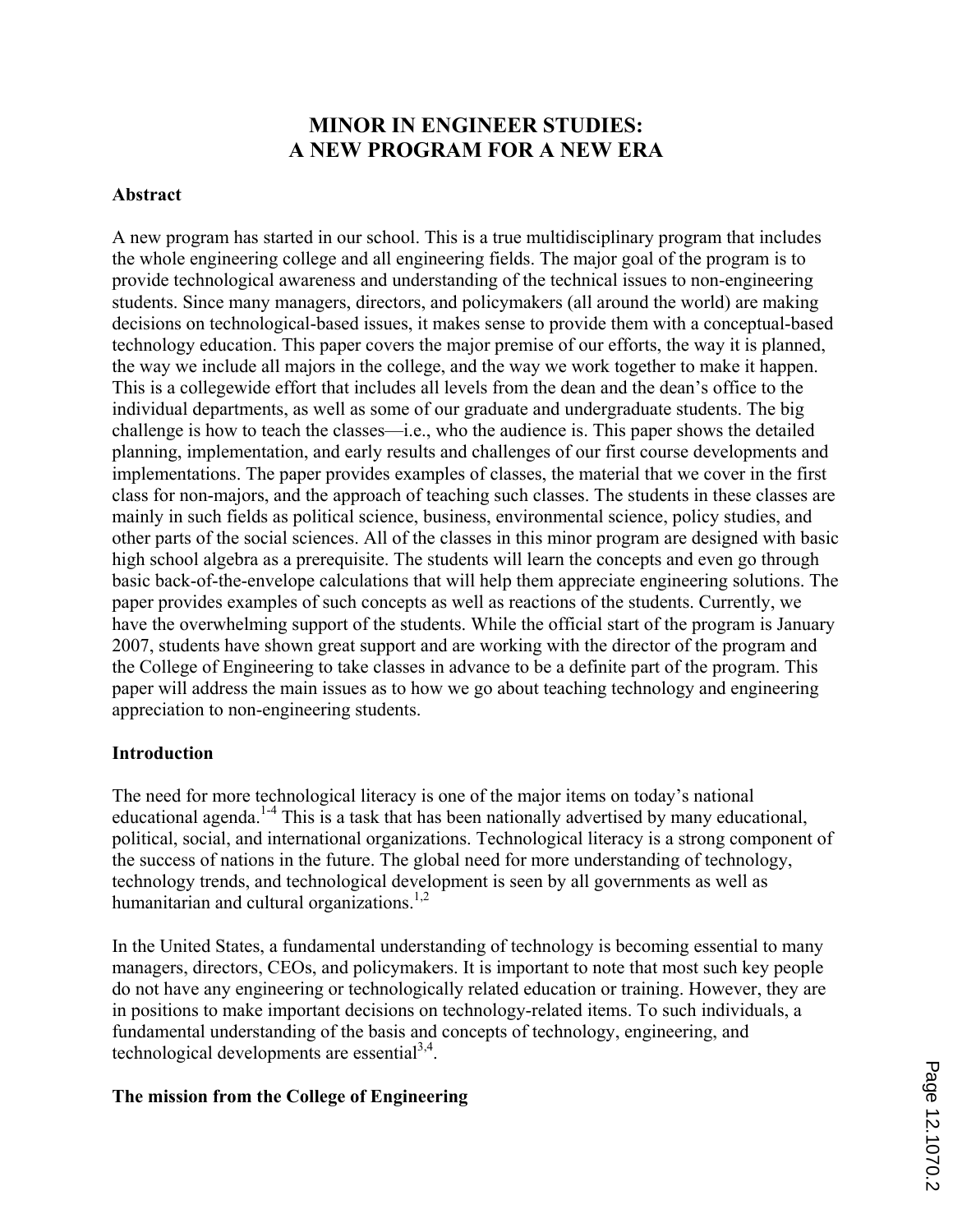The policymakers of the future will need a better understanding of engineering concepts to make prudent decisions, but there is no realistic prospect that a large fraction of these decision makers will hold engineering degrees. However, it would be possible for persons in a wide variety of occupations and educational backgrounds to acquire an understanding of basic engineering principles without completing an entire engineering degree program.<sup>1</sup>

The minor in engineering studies is proposed and is being designed by our College of Engineering to address this need. We believe this pioneer work by our faculty and staff is a worthwhile and challenging task with local, national, and possible international impact. Understanding the issues of technology, technical literacy, and technical competency are some key components that will define and shape the future success and achievement of nations.<sup>1,5</sup>

# **The program goals and details**

The main goal for proposing the minor in engineering studies is to provide a technological education to non-engineering students with various backgrounds. The minor is not an engineering degree. This is not a minor in engineering but a minor in engineering studies. The student will not be trained as an engineer (and cannot compete for engineering jobs) but will have a good understanding of what engineering, engineering design process, technology, and technology-related concepts are. This program is trying to build basic literacy in the field, and the first goal is to provide a perspective for appreciating engineering and technological issues.

We are a school of science and technology as well as a land-grant university. This is an effort proposed, designed, and implemented by the College of Engineering. Initiated by the dean of the college, this is not a collegewide activity. The development and implementation of the program engages all members from the dean and associate deans to faculty and graduate students in various departments. The program is designed so that no student will be excluded due to insufficient prior preparation in mathematics or the sciences. The classes will only assume knowledge of high school algebra and high school basic sciences. No trigonometry or calculus is necessary. The required courses in the minor do not have any prerequisites. All non-engineering students are encouraged to take advantage of these classes. Many of the elective courses are specifically designed to require either no or very reasonable prerequisites, so that students from all majors will find coursework that supports an accessible and intellectually stimulating program of study.

# **Program requirements**

Any student in a non-engineering major can declare a minor in engineering studies.

There are 21 required credits (semester system credits) for this program. Depending on the college and the specific department requirements, some of these classes can also be counted toward other requirements. So it is possible that a student can take 21 credits for this program and share some of those as other departmental requirements for graduation. The 21 required credits consist of three required engineering studies (ES) courses: ES 260, *Introduction to Engineering: From Thoughts to Things*; ES 265, *Survey of the Impacts of Engineering Activities*;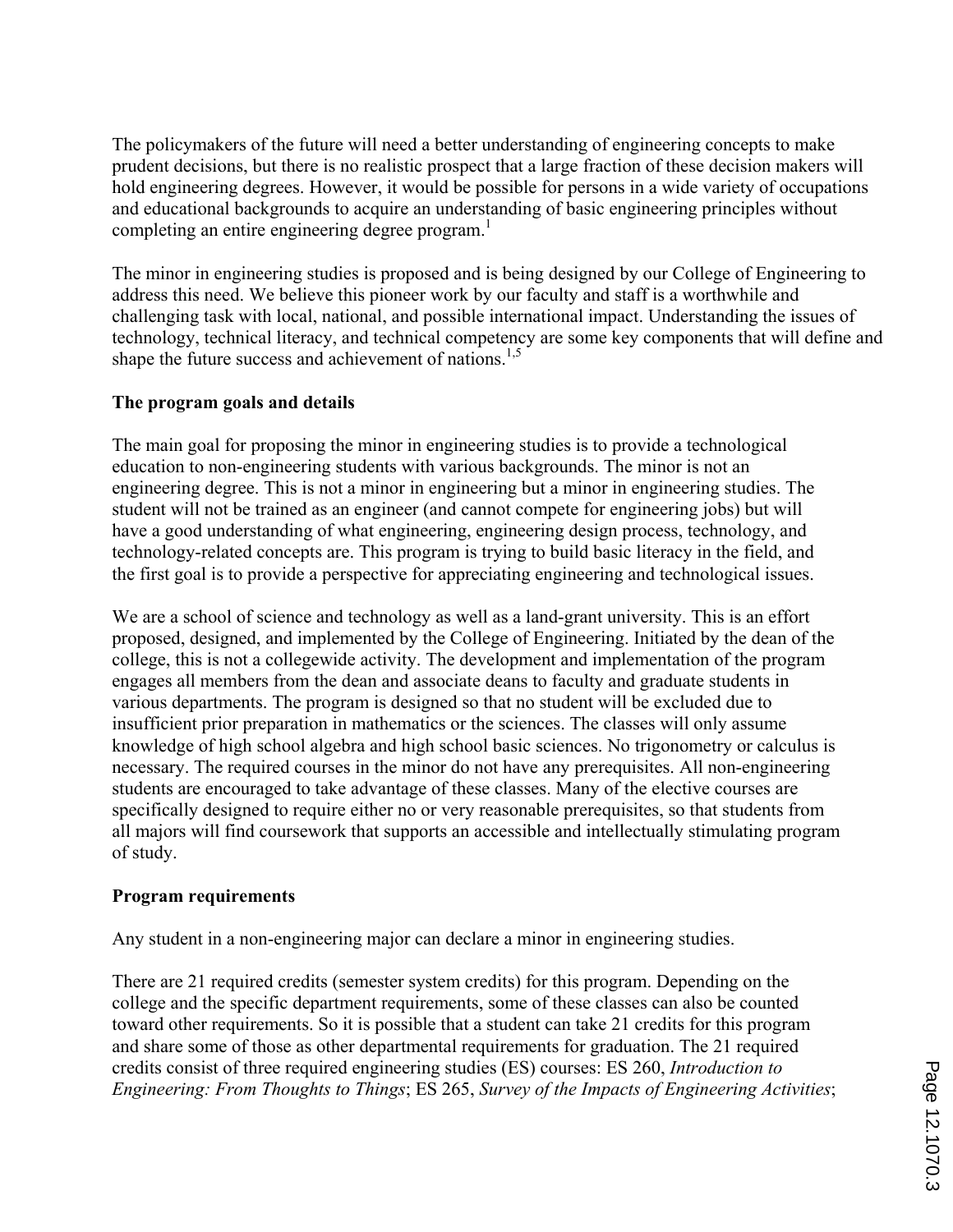and ES 270, *Survey of How Things Work*. Each of these second-year classes is a 3-credit class. The students then will have to select 12 additional elective credits from the approved list of courses—6 credits of which must be from either other ES courses (designed for this program) or 200-level and higher (sophomore and higher) courses offered by any of the engineering departments. To meet the university minor requirement, the students need to select 6 credits at the 300-level from an approved list of classes. This approved list consists of technology-related classes that are offered on campus. We have a steering and advising committee for the program that needs to approve the classes, and once a class is approved by the committee it will be in the list.

Here are some examples of classes both in the ES and not in the ES programs as shown in the new course catalog.

*ES 325. Survey of Changing Precepts in 21st Century Transportation* (2 credits) [new course, 300-level]—New transportation technologies: maglev trains; hydrogen fuel cell automobiles; superjumbo, supersonic, hypersonic, ekranoplane, and personal aircraft; Segway and other personal conveyances. Fundamental principles of engines and motors (turbines, fuel cells, piston engines, electric motors); Carnot efficiency; aerodynamics and fluid dynamics; materials limitations on performance; societal limitations on performance. Support infrastructures (fuel distribution systems, roadways, ground and air traffic control). Environmental consequences.

*ES 345. Survey of Sustainable Engineering* (3 credits) [new course, 300-level]—An examination of engineering devices and systems for use in third-world nations; utilization of appropriate technologies to improve sanitation, energy utilization, and agriculture to improve the quality of life in third world communities; adaptation of existing engineering systems to environments where electrical power, potable water, and sewage treatment facilities are primitive or absent; sociological consequences of the introduction of new technologies to less-technologically developed cultures.

*Phil 343. Philosophy of Technology* (3 credits) [prereq: 6 credits of social science or T SC 341 and 3 credits of social science]—Conditions under which technological innovations contribute to human emancipation, relationship of technology and democracy, utility and limits of technical rationality, and problems of ensuring that benefits of technological advancement are communally shared. Issues discussed with reference to contemporary developments in microelectronics, technology transfer to the third world, etc. Nonmajor graduate credit.

*Jl MC 474. Communication Technology and Social Change* (3 credits) [Prereq: junior classification]—Examination of historical and current communication technologies, including how they shape and are shaped by the cultural and social practices into which they are introduced.

*ME 484/584X. Technology, Globalization, and Culture* (3 credits) [*Prereq: senior classification*]—Bernard, Rectanus. Cross-disciplinary examination of the present and future impact of globalization with a focus on preparing student for leadership roles in diverse professional, social, and cultural contexts. Facilitate an understanding of the threats and opportunities inherent in the globalization process as they are perceived by practicing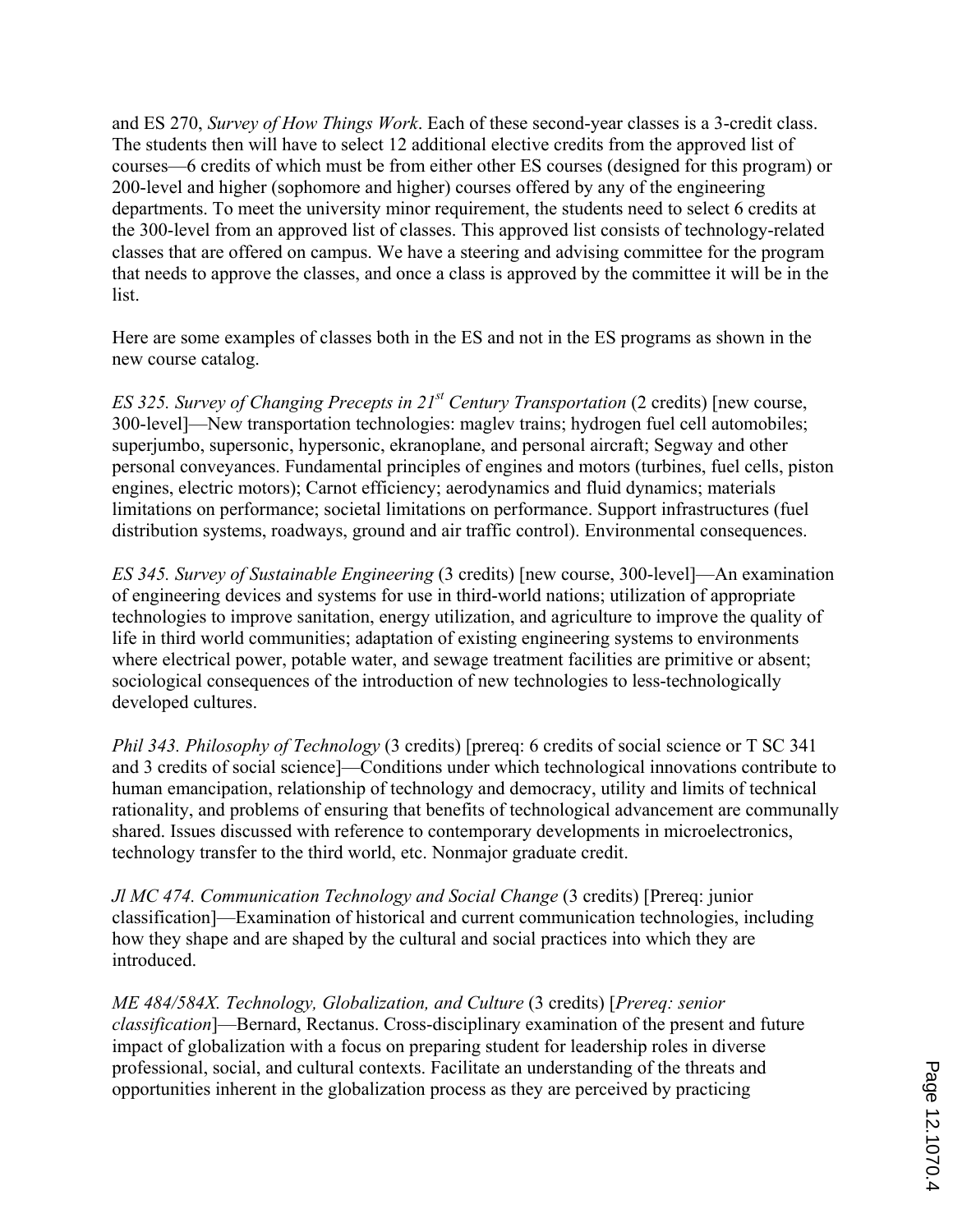professionals and articulated in debates on globalization. Will use a digital forum for presenting and analyzing globalization issues by on-campus and off-campus specialists. Nonmajor graduate credit.

# **Who should consider it?**

This proposed program is designed to help students who

- ' Are not engineering majors but are interested in understanding "how things work"
- ' Are looking at directorship, management, technical marketing, sales, and related careers in an industry that continues to involve more technology
- ' Are possibly interested in public policy—decisions impacting government, education, industry, religious institutions, health care
- ' Are thinking about working in bioengineering areas but not on the technical side

The engineering studies minor is designed to be an effective minor to supplement the student's non-engineering degree program.

# **Program objectives**

Students who complete this program successfully will be able to

- ' Better understand the role of engineering in society and the interactions of engineering with their major field of study
- ' Perform simple calculations and estimations using the engineering method
- ' Make simple cost-benefit and risk-benefit analyses
- ' Appreciate the importance of the underlying assumptions used to produce the cost-benefit and risk-benefit analyses presented by engineers
- ' Make informed decisions about the desirability of engineering activities by weighing the benefits of those activities against their environmental risks
- ' Understand the interdependence of the economic, environmental, and sociological aspects of technological change
- ' Assess the validity and possible weaknesses in predictions of economic, environmental, and sociological consequences of technological change presented by others
- ' Attain a basic understanding of the engineering design process
- ' Achieve a survey-level understanding of why particular materials and processes are used to produce simple engineering devices and systems
- ' Understand the capabilities and limitations of basic manufacturing processes and engineering systems

All of our classes that are designed for this program (as well as the classes that are included as electives) should help advance the students toward the above-mentioned goals.

# **The reaction of the students**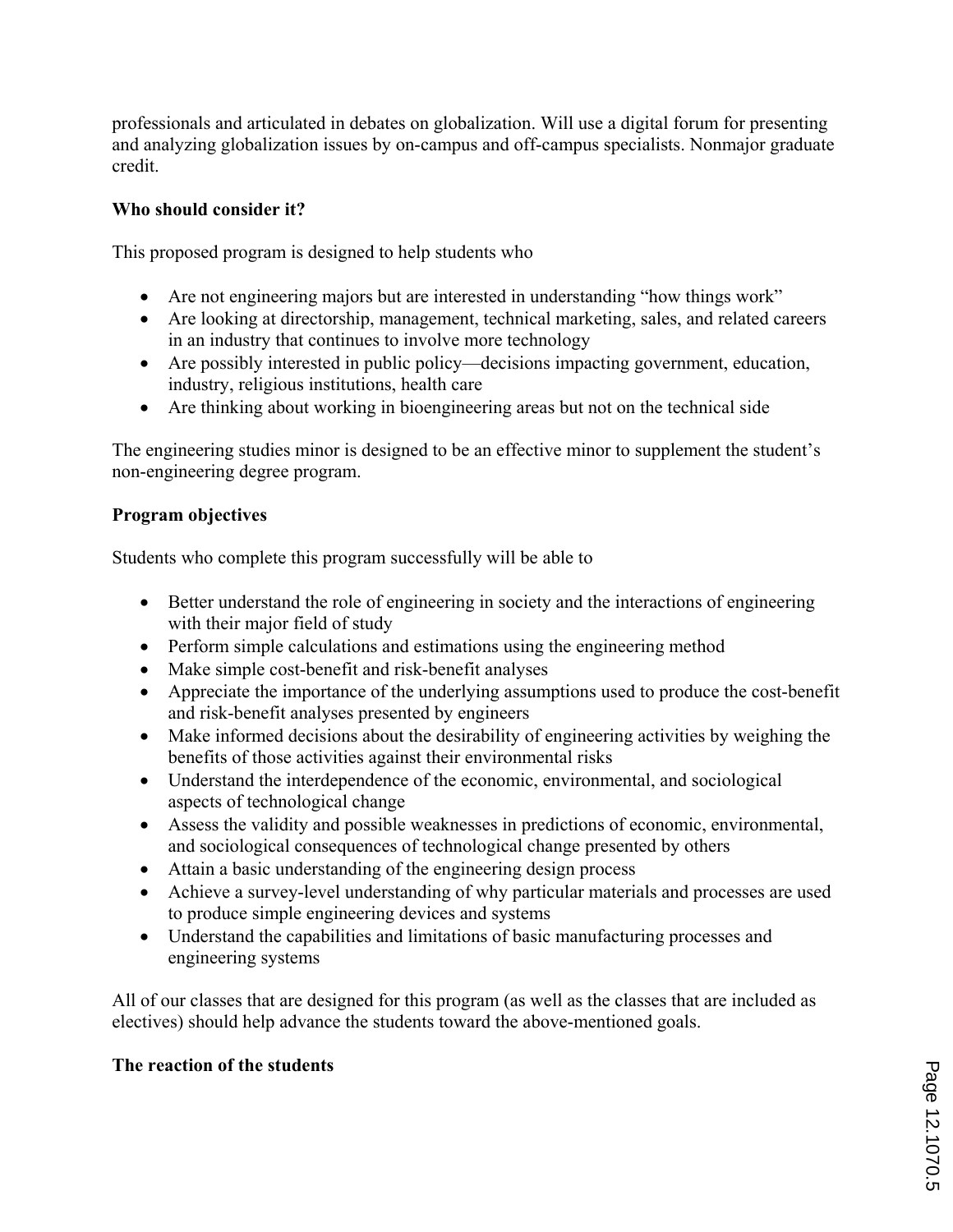We have had a great reaction from students in a wide variety of majors. The main body of interested students is in all programs in the College of Business as well as the political science, music, liberal arts, and education fields. As we work with other departments outside the College of Engineering, we are finding out that there are many students from a wider variety of backgrounds who are interested. Many interested students are very hesitant to take classes that are designed and taught by the engineering college. They are afraid of the mathematics requirements of engineering. To help the students understand what these classes are, the college is constantly working on the following:

- Presentations to all freshman-level students in non-engineering fields explaining the requirements and the type of classes they will see
- ' Having an active and dynamic Web site that will emphasize the philosophy of the program and the classes; on this Web site we are in the process of including sample lectures and activities so students will see what they will be facing

As expected, many students who started in engineering and, in one way or the other after taking a few classes, decided not to stay in engineering are some of our most enthusiastic students. That is why ES 260 can be replaced by a freshman engineering class. In addition, all engineering classes for the  $2<sup>nd</sup>$ ,  $3<sup>rd</sup>$ , and  $4<sup>th</sup>$  years would also be accepted as technical electives. This way those who started in engineering may easily return as a minor in engineering studies student, especially when they realize that the introduction to engineering classes they took could count as one of the required classes. The current students who are signing up for the program mainly consist of junior students in different areas of the College of Business. These students would like to take this opportunity to learn about engineering, since they believe in the future they would be working with or managing engineering groups. In addition, we are seeing a healthy interest in students in policymaking and political science disciplines. In particular, there seems to be a great interest among the  $3<sup>rd</sup>$ -year students in public policy studies in the political science department. Finally, we have also been approached by a good number of freshman students in business who would like to plan their careers in technological-related areas such as construction management, high-tech management, and entrepreneurial studies. There has also been some interest among  $2<sup>n</sup>$ -year students in music and art. As the program is starting to grow and the classes are being offered, we are seeing a wide variety of interested groups who are contacting us to get information about the program.

# **The challenges for our faculty and future perspective**

The main challenge for the faculty is the process of teaching engineering concepts to nonengineering students. In the College of Engineering, we are lucky to have many great enthusiastic faculty who are fascinated to teach engineering concepts to engineering students. Most, if not all, of the students that we have are strong in mathematics (calculus is required). Consequently, all of our professors and instructors have, until now, only taught students who

- ' Have decided to major in engineering
- ' Have a strong interest and background in mathematics and physics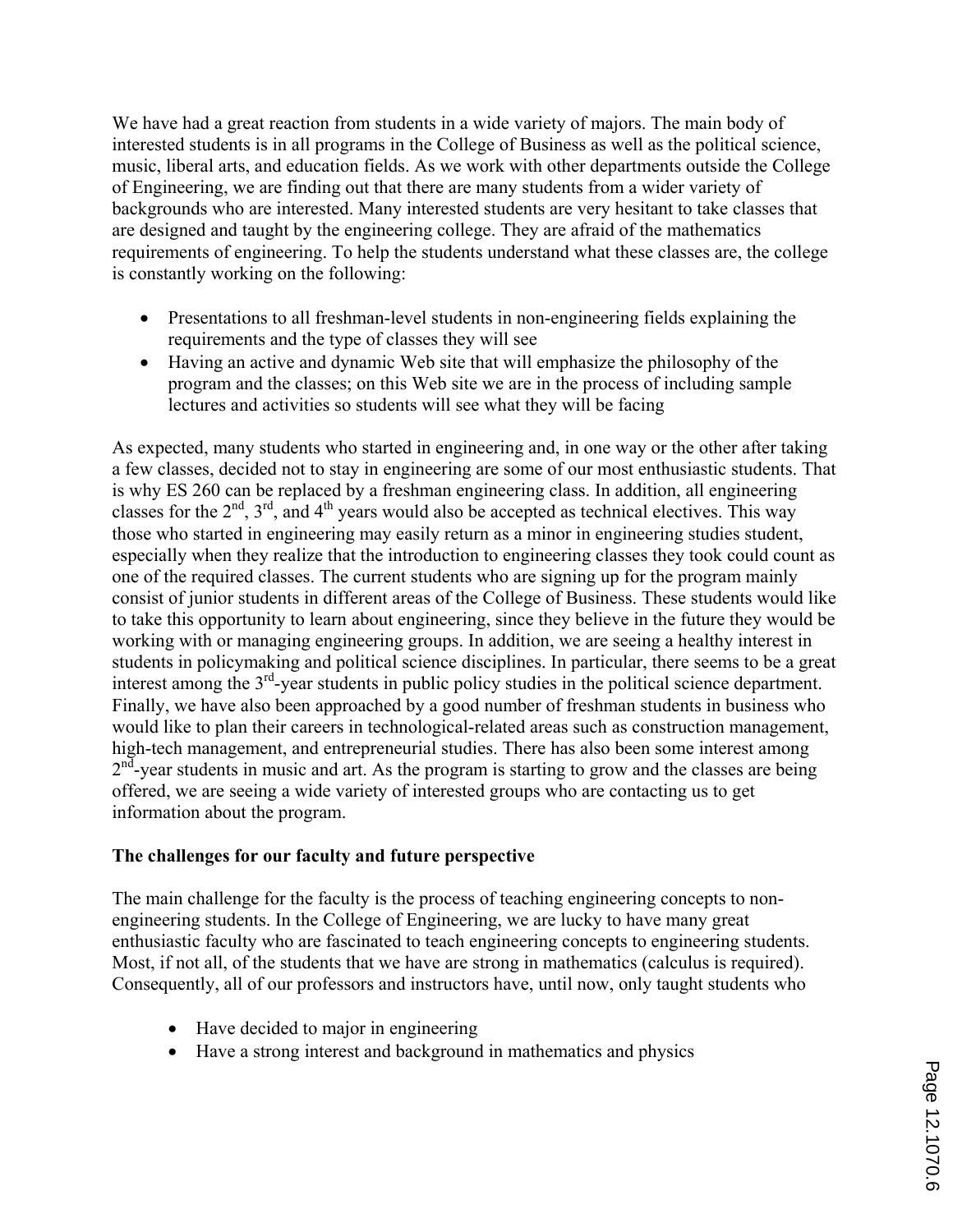However, the challenge of the classes for this minor is to incorporate the basic concepts but not necessarily the mathematical concepts. Some basic skills can be taught by the professors if needed, but those are very limited. The instructor needs to convey the message to students who

- ' Have decided they are not going to be in engineering
- ' Have very little mathematics knowledge (and no interest to know the right math)
- ' Would like to know more about technology but would not like to study as a technologist

Interestingly, this is neither the focus nor the interest of most of the engineering faculty. Some of us are interested and have limited experience but have not been involved in teaching technology to the student who is not pursuing an engineering career.

This has been one of the major challenges in our program. At first glance, a class in electrical engineering sounds great!

*ES 305. Introduction to Electrical and Computer Engineering* (3 credits) [new course, 300 level]—An overview of electrical and computer components of different electrical systems such as radios, phones, and microprocessors, and their basic operation. Basic design and testing of circuits; principles of thinking about the engineering process; an "under the cover" look at such systems. Practice with basic control and basics of analog-to-digital conversion and digital-toanalog conversion; interconnection among various subsystems.

While the above is really interesting and fun, one should note that it is meant for non-engineering students. The focus should be on concepts, perhaps hands-on laboratories that are rich in discovery but not in typical engineering challenges. The purpose of the labs is for the students to get to know the concepts and know the essence of the ideas and application and not to design nor be in testing and measurement. This is a good example of the type of classes that we are planning to offer and are designing for this program.

# **Conclusions**

The minor in engineering studies is an attempt designed, initiated, and implemented by the College of Engineering to offer engineering concept classes and provide technological literacy to non-engineering students. This program started in January 2007, and the first group of students is currently taking advantage of the program. In this paper we introduced the motivation, the design, the objectives, and some of the challenges of the program. Based on initial student reaction, non-engineering departmental students and advisers comment that it is going to be a very popular program. The challenge of engineering faculty teaching engineering classes to nonengineering students was discussed. Since this program is not meant to train engineers and is instead meant to instill an appreciation of engineering concepts in future policymakers and those who will work with engineers or work with technology, it offers both great potential and very interesting challenges in the design and implementation of the classes.

### **References**